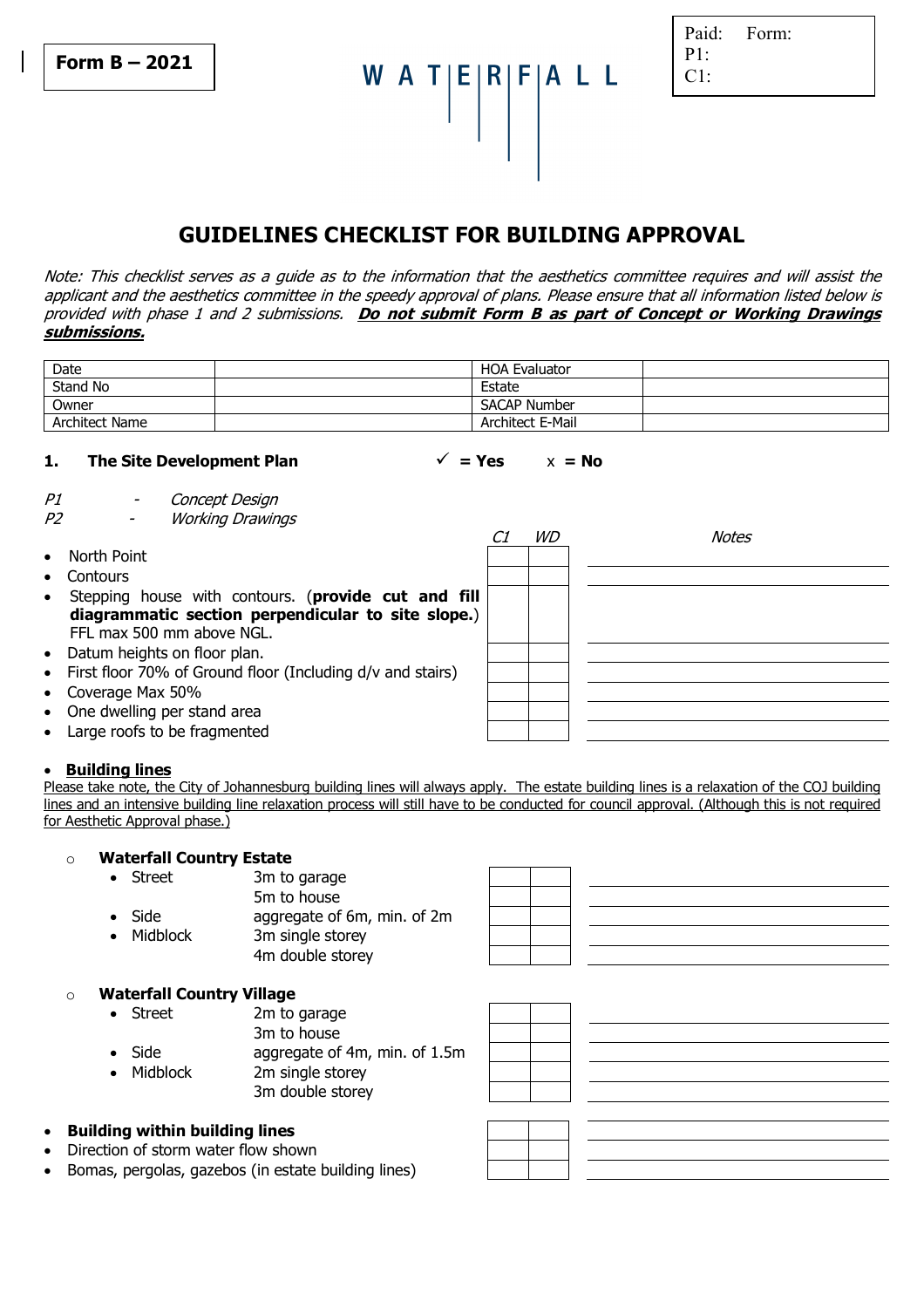# **2. Landscaping**

All landscaping to be done in accordance with the indigenous landscaping policy as described in Estate Guidelines.

- Landscaping Note on SDP.
- Driveway paving description as per guidelines
- Add sleeve note: provide 2 x 150mm sleeve under driveway, 2m from street boundary line towards street, 800 mm deep.

# **3. Boundary walls**

- Street boundary wall detail 30 % solid, 1,4m max
- Side boundary wall detail 2.1m max.
- Green Belt Boundary Wall Detail

# **4. Building form (Elevations to scale and Perspectives)**

- Basic rectangular forms
- Articulation of building mass
- Max height restriction 10.5m and max **2 storeys**
- **Levels (clearly show FFL, NGL and distance between them on elevation. (FFL max. 500mm above NGL)**
- Window form and placement (predominantly vertical)
- Columns as per design guidelines
- Chimney to compliment structure (as per part V of NBR)
- Balustrades (Not overly decorative)

# **5. Privacy toward Neighbouring Properties**

Balconies, only North allowed without neighbour's consent

- Neighbour's consent on balconies on west
- Neighbour's consent on balconies on south
- Neighbour's consent on balconies on east
- Noise issues have been considered

## **6. Colours and finishes**

- Sample colour swatches as per Earth tone palette
- Colour key on elevations (Paint a, Paint b, etc).
- Natural stone cladding sample image and specifications
- Face brick spec (40% max per elevation, red brick only)

# **7. Construction and materials**

- o Roofs (provide roof plan)
	- Roofing type and colour (no concrete roof tiles)
	- $17,5^{\circ} 45^{\circ}$  pitch
	- Flat roofs max. 30 % (provide calculation)
	- Add stone pebble note on flat concrete roofs
- o Fenestration, doors and shutters
	- $\circ$  Window frames
	- o Door frames
	- o Garage doors
	- o Glazing type (Non reflective)













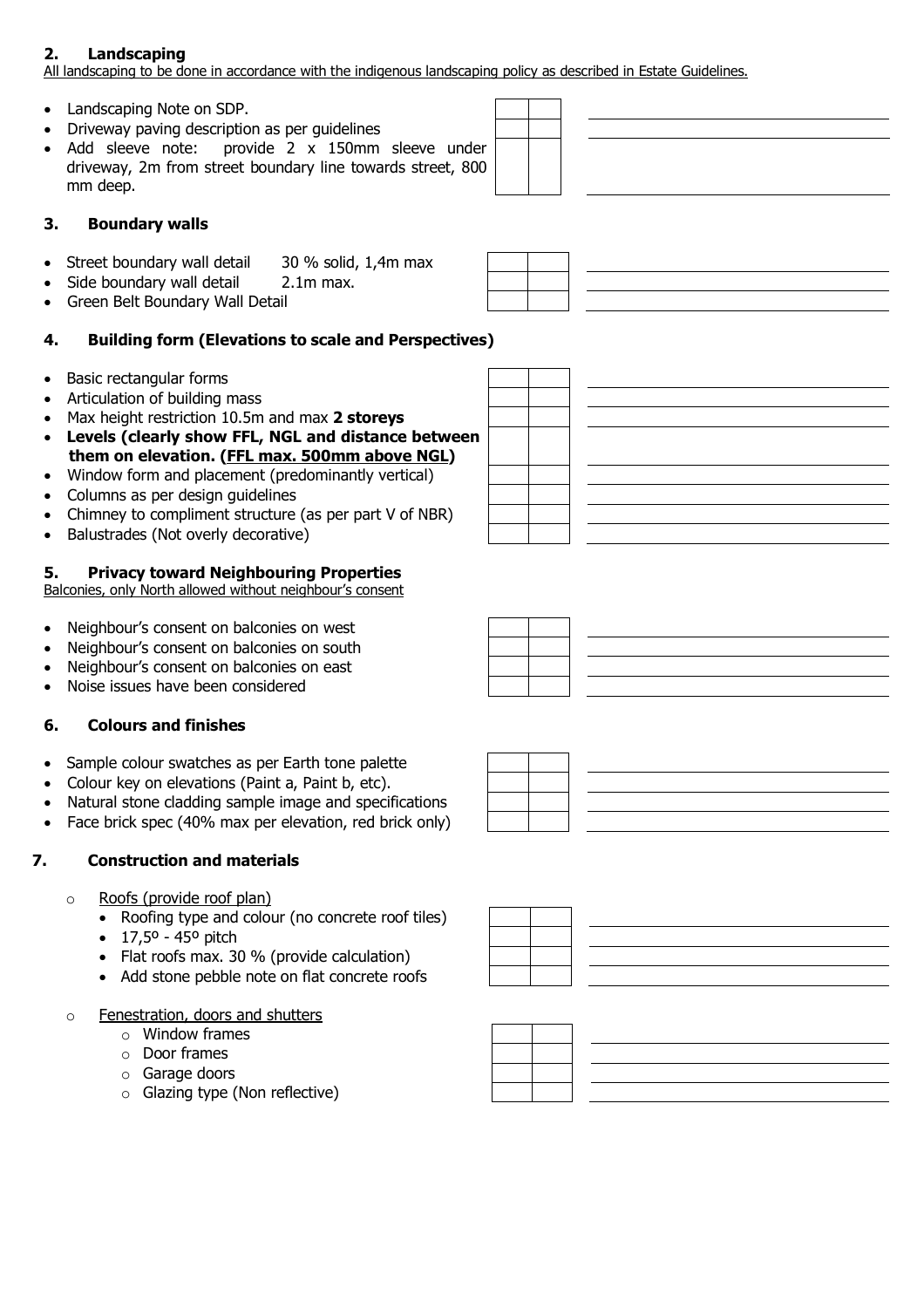# **8. Services**

- Ducts internal with max. 300 x 300 access panels on facade
- Position of solar water heaters/ heat pump /gas heater
- Add geyser tank note: ( Geyser tank to be in roof void or cupboard)
- Position of air conditioning units
- Position of pool pump
- Position of Estate Gas connection box on boundary wall.
- House number and lettering not less than 100mm and not larger than 300mm. (Add note)
- Washing lines not visible from street or greenbelts.

## **9. Passive design**

- **Northern exposure (Living areas and bedrooms)**
- Natural light

## **Please take the following into consideration**

#### **10. Materials use**

- Materials used have low environmental impact and/or embodied energy.
- Recycled materials or materials with recycled content have been considered.
- Local materials and suppliers have been included.
- Building materials and appliances are durable and low maintenance.
- Materials are designed efficiently to minimize waste and are designed for recycling, re-use and for disassembly.
- Materials have been included that moderates indoor temperatures thermal mass and improve indoor air quality
- Light and dark coloured materials have been included to reflect and absorb heat as appropriate.

## **11. Energy use**

- Draughts and air leaks have been adequately sealed.
- Heating and cooling systems are energy efficient and appropriately sized.
- The amount of lighting has been minimized and is energy efficient.
- Appliances (White goods, TV's, DVD's, computers, etc) are energy efficient.
- Solar hot water, Gas water heaters or heat pumps have been included.
- The hot water system has been sized appropriately for the number of occupations and is a split system.
- Renewable energy sources (such as PV) have been included.

## **12. Water use**

- Taps, hot water system and other appliances are water efficient.
- Hot water pips are insulated and lengths of pipes kept to a minimum.
- Outdoor areas with water retaining finishes and vegetation are being appropriately considered to ensure no detrimental impacts from construction i.e. Compacted grass areas.
- Grey water recycling systems have been considered.
- Low water use toilets have been considered.